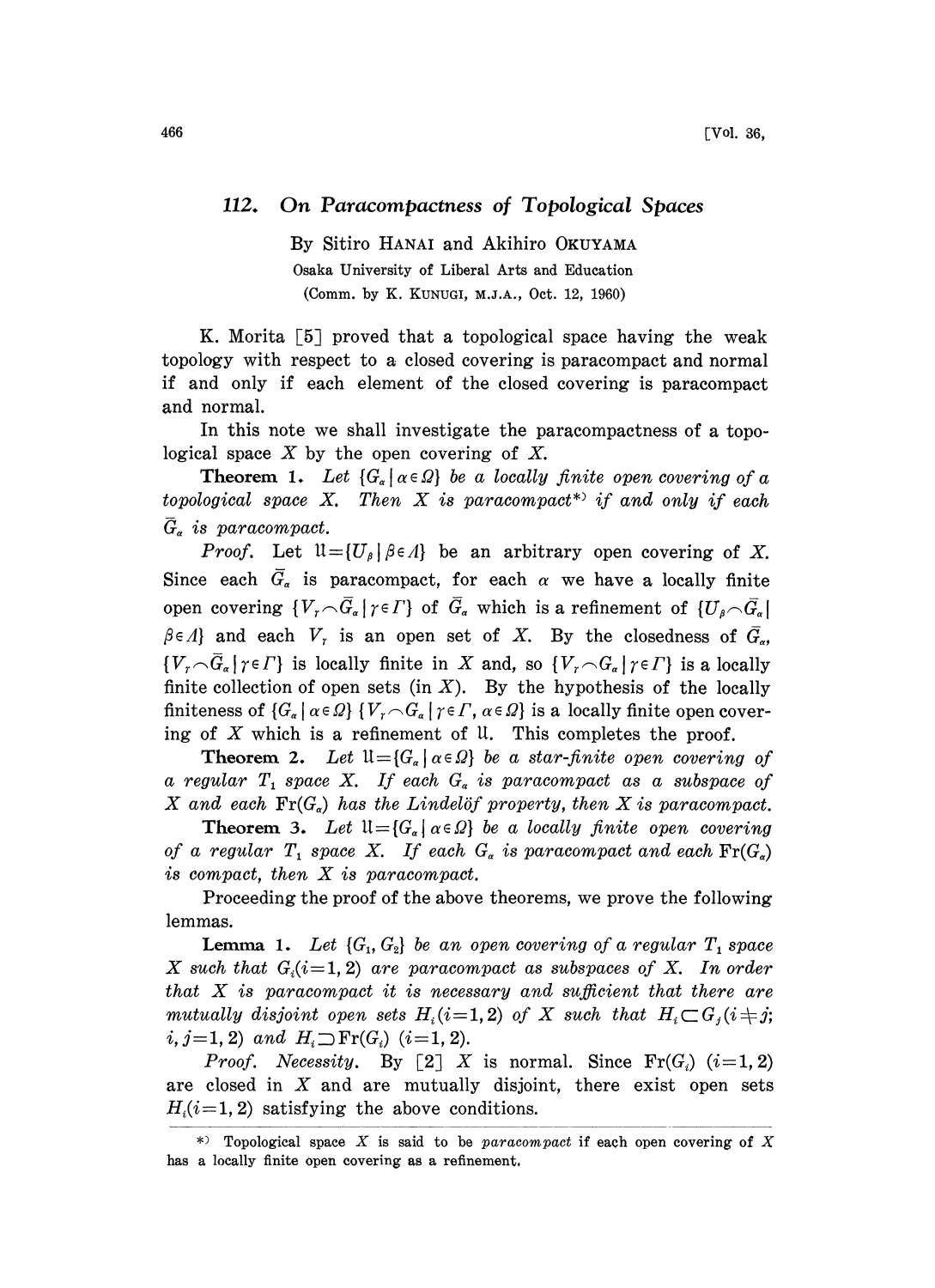Sufficiency. Let  $H_i(i=1, 2)$  be open sets satisfying the above conditions. To prove that X is paracompact, let  $\mathfrak{U} = \{U_{\alpha} \mid \alpha \in \Omega\}$  be an arbitrary open covering of X. Since  $Fr(G_1)$  is closed in  $G_2$  and so is paracompact, there is a locally finite open covering  $\{V'_{\beta} | \beta \in \Lambda\}$  of  $\text{Fr}(G_1)$ which refines  $\{U_{\alpha} \cap \text{Fr}(G_1) \mid \alpha \in \Omega\}$ . By [1]  $G_2$  is collectionwise normal as a subspace of X, there is a collection of open sets  $\{V_{\beta} | \beta \in \Lambda\}$  of X such that it is locally finite in  $G_2$  and  $\bigcup_{\beta \in A} \bigcup_{\beta \in A} \text{Fr}(G_1)$  and for each  $\beta$   $V_{\beta} \subset H_1$ ,<br>  $V_{\beta} \subset \text{some } U_{\alpha}$  of It and  $V_{\beta} \cap \text{Fr}(G_1) \subset V_{\beta}$  (see [3]). Since  $H_1 \cap H_2 = \phi$ ,<br>  $\{V_{\alpha}\}\subseteq \mathbb{R}$  is locally  $V_{\beta} \subset \text{some } U_{\alpha}$  of  $\mathfrak{U}$  and  $V_{\beta} \cap \text{Fr}(\widehat{G_1}) \subset V_{\beta}'$  (see [3]). Since  $H_1 \cap H_2 = \emptyset$ ,  $\{V_{\beta} | \beta \in \Lambda\}$  is locally finite collection of open sets of X. Let  $V = \bigcup_{\beta \in \mathfrak{g}} V_{\beta}$ , then it is open in X and  $H_1 \supset V \supset Fr(G_1)$ . Since  $G_2$  is normal, there are open sets A, B of X such that  $V \supset \overline{A} \supset A \supset \overline{B} \supset B \supset \text{Fr}(G_1)$  where bars can show the closures in X by  $V \cap Fr(G_2) = \phi$ .

By the closedness of  $G_1 - A$  in  $G_1$  it is paracompact, so there exists a locally finite open covering  $\{W^{\text{cty}}_r | r \in I\}$  of  $G_1 - A$  which refines  ${U_{\alpha} \cap (G_1-A) \mid \alpha \in \Omega}$ . By the collectionwise normality of  $G_1$  there is a locally finite collection  $\{W_l^{(1)}\mid r \in I\}$  of open sets of X such that for each  $\gamma \in \Gamma$   $W_r^{(1)} \cap (G_1 - A) \subset W_r^{(1)}$ ,  $W_r^{(1)} \subset G_1 - \overline{B}$  and  $W_r^{(1)} \subset \overline{S}$  some  $U_\alpha$  of It and, moreover,  $\bigcup_{\tau \in \Gamma} W_{\tau}^{(1)} \supset G_1 - A$ .

By the same way we can have a locally finite collection  $\{W_i^{(2)}\}$  $\delta \in \Lambda$  of open sets of X such that for each  $\delta \in \Lambda$ ,  $W_i^{(2)} \subset G_2 - G_1 \cup \overline{B}$  and  $W_i^{(2)} \subset \text{ some } U_a$  of U and, moreover,  $G_2 - G_1 \cup A \subset \bigcup_{i \in A} W_i^{(2)}$ .

Now, if we let  $\mathfrak{B} = \{V_{\beta}, W_i^{(1)}, W_{\delta}^{(2)} | \beta \in \Lambda, \gamma \in \Gamma, \delta \in \Lambda\}$ , then  $\mathfrak{B}$  is a locally finite open covering to  $X$  which refines  $\mathfrak{u}$ . This shows that X is paracompact.

**Lemma 2.** Let  $\{G_i, G_2\}$  be an open covering of a regular  $T_1$ space X. If each  $\text{Fr}(G_i)$  (i=1,2) has the Lindelöf property, then there exist open sets  $H_i(i=1, 2)$  such that  $H_i \supseteq Fr(G_i)$   $(i=1, 2), H_1 \cap H_2$ <br>= $\phi$  and  $H_i \subset G_j$   $(i \neq j; i, j = 1, 2)$ .

there exist open sets  $H_i(i=1, 2)$  such that  $H_i \supseteq Fr(G_i)$   $(i=1, 2)$ ,  $H_1 \cap H_2 = \phi$  and  $H_i \subset G_j$   $(i \neq j; i, j=1, 2)$ .<br> Proof. Let  $F_i = Fr(G_i)$   $(i=1, 2)$ . Then  $F_i$  are mutually disjoint closed sets in X. Since X is regular and *Proof.* Let  $F_i = Fr(G_i)$   $(i=1, 2)$ . Then  $F_i$  are mutually disjoint closed sets in X. Since X is regular and  $F_i(i=1, 2)$  have the Lindelöf property, there exist open sets  $\{U_k^{(k)} | k=1, 2, \dots; i=1, 2\}$  of X such that  $G_j \supseteq \bigcup_{k=1}^{\infty} U_k^{(i)} \supseteq F_i$  and  $F_i \cap \overline{U}_k^{(j)} = \phi$   $(k=1, 2, \dots; i \neq j$  and  $i, j=1, 2)$ . If we let  $V_n^{i=1} V_n^{(i)} = U_n^{(i)} - \bigcup_{k \in \mathbb{N}} \overline{U}_k^{(j)}$   $(i \neq j; i, j = 1, 2 \text{ and } n = 1, 2, \cdots)$ , then, by induction, for each positive integer n, m we get  $V_n^{(i)} \sim V_m^{(j)} = \phi$   $(i+j;$ duction, for each positive integer  $n, m$  we get  $V_n^{(i)} \sim V_m^{(j)} = \phi$  (<br>  $i, j = 1, 2$ ). Now, if we put  $H_i = \bigcup_{k=1}^{\infty} V_k^{(i)}$  ( $i = 1, 2$ ), then from  $F_i \sim \overline{U}_k^G$  $(i + j; i, j = 1, 2)$  we get  $H_i \supset F_i^{\epsilon^{-1}}(i = 1, 2)$  and  $H_1 \cap H_2 = \phi$ . This completes the proof.

*Proof of Theorem* 2. When we fix the one element  $G_{\alpha}$  of  $\mathfrak{u}$ , then by the star-finiteness of U only  $G_{\beta_i}$  ( $\alpha \neq \beta_i$ ;  $i=1,\dots, n_\alpha$ ) intersect  $\overline{G}_\alpha$ .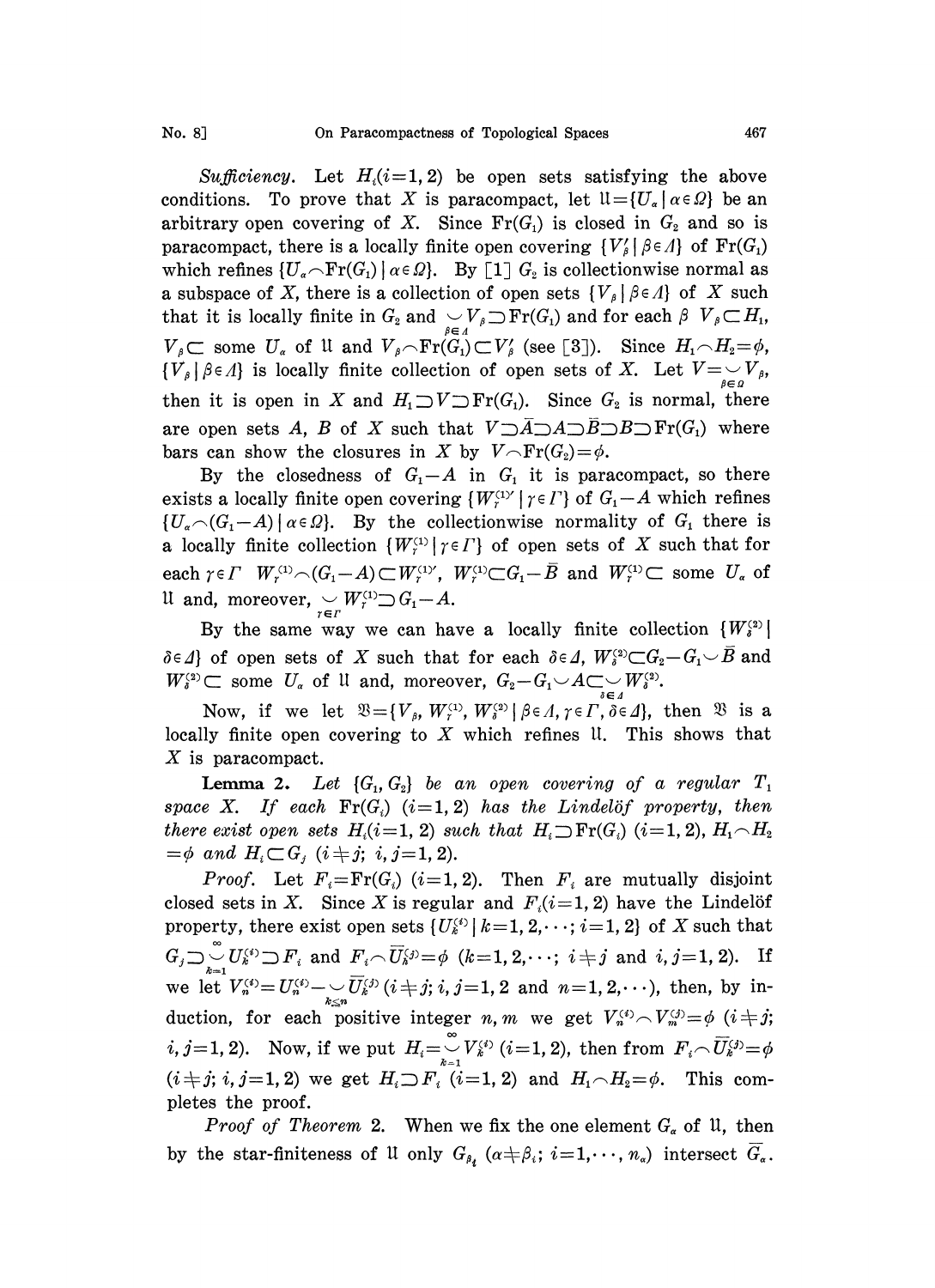If we put  $H_{\alpha}=\int_{-L}^{L}G_{\beta_i}\setminus G_{\alpha}$ , then  $H_{\alpha}$  contains  $\overline{G}_{\alpha}$  and is paracompact as a subspace of X by Lemmas 1 and 2. Hence  $\overline{G}_\alpha$  is paracompact. On the other hand,  $\{\overline{G}_\alpha | \alpha \in \Omega\}$  is a locally finite closed covering of X; that is, if  $x$  is an arbitrary point of  $X$ , then, since U is star-finite, there exists a neighbourhood  $U(x)$  of x which intersects only a finite number of the elements of U. So  $U(x)$  intersects only a finite number of the closures of the elements of U and this shows that  ${G<sub>\alpha</sub>} |\alpha \in \Omega$  is locally finite. This proves that X is paracompact by Theorem 1 (or  $[5]$ ).

*Proof of Theorem* 3. Since  $\text{Fr}(G_{\alpha})$  is compact, there is an open set  $H<sub>\alpha</sub>$  which is a union of a finite number of elements of U and contains  $\overline{G}_a$ . By Lemmas 1 and 2  $H_a$  is paracompact as a subspace of X, so  $\overline{G}_a$  is paracompact. On the other hand,  $\{\overline{G}_a\}$  is locally finite. By Theorem 1 (or  $\lceil 5 \rceil$ ) we get the paracompactness of X.

We have the following corollary of Theorems <sup>2</sup> and 3:

Corollary. Let  $\{G_{\alpha} | \alpha \in \Omega\}$  be a star-finite (locally finite) open covering of a regular space X. If each  $G_{\alpha}$  is metrizable and each  $\text{Fr}(G_{\alpha})$  has the Lindelöf property (compact), then X is metrizable.

*Proof.* Since metrizable space is paracompact (see [7]), each  $G_{\alpha}$ is paracompact. By Theorem 2 (or 3) we have that  $X$  is paracompact. Then there is a locally finite closed covering which refines  $\{G_{\alpha} \mid \alpha \in \Omega\}$ and, so, by  $\begin{bmatrix} 6 \end{bmatrix} X$  is metrizable.

**Theorem 4.** Let  $\{G_n \mid n=1, 2, \cdots\}$  is a countable open covering of a regular  $T_1$  space X. If each  $G_n$  is paracompact as a subspace of X and each  $\text{Fr}(G_n)$  is compact, then X is paracompact.

*Proof.* Let  $\mathfrak{U} = \{ U_{\alpha} \mid \alpha \in \Omega \}$  be an arbitrary open covering of X. Since  $\text{Fr}(G_n)$  is compact, there is a finite subcollection  $\mathfrak{U}^{(n)} = \{ U_{\alpha_{nj}} | j = 1, \dots, n \}$  $\cdots$ ,  $i_n$  of U whose sum covers  $Fr(G_n)$ . As X is regular and  $Fr(G_n)$ is compact, there are open sets  $H_n$ ,  $H'_n$  of X such that  $\mathrm{Fr}(G_n)\subset H_n\subset$  $\overline{H}_n \subset H_n' \subset \overline{H}_n' \subset \bigcup_{j=1}^{i_n} U_{\alpha_{nj}}$ . Since  $G_n - H_n'$  is closed in  $G_n$  and  $G_n$  is collectionwise normal, there exists a locally finite collection  $\mathfrak{B}^{(n)} = {V_{\beta}^{(n)} | \beta \in \Omega_n}$  of open sets of  $G_n$  such that  $\mathfrak{B}^{(n)}$  refines  $\{U_\alpha \cap G_n \mid \alpha \in \Omega\}$  and  $G_n - H'_n \subset$  $\bigcup_{\beta \in \mathcal{Q}_n} V_{\beta}^{(n)} \subset G_n - \overline{H}_n$ . For each *n*, by  $\bigcup_{\beta \in \mathcal{Q}_n} V_{\beta}^{(n)} \cap \text{Fr}(G_n) = \phi$ , we see that  $\mathbb{R}^{(n)}$  is locally finite in *X*. Then it is easily seen that  $\bigcup_{\beta \in \mathcal{Q}_n} \mathbb{R}^{(n)} \setminus \bigcup_{\beta \in \mathcal{$ a  $\sigma$ -locally finite open covering of X which refines U. This proves that X is paracompact (see  $\lceil 4 \rceil$ ).

Remark. A. H. Stone proved in  $[8]$  that if a regular space S is the union of a sequence of open metrizable sets  $S_n$  ( $n=1,2,\dots$ ), each of which has a compact frontier, then S is metrizable. The above Stone's theorem is deduced as an immediate consequence of Theorem 4.